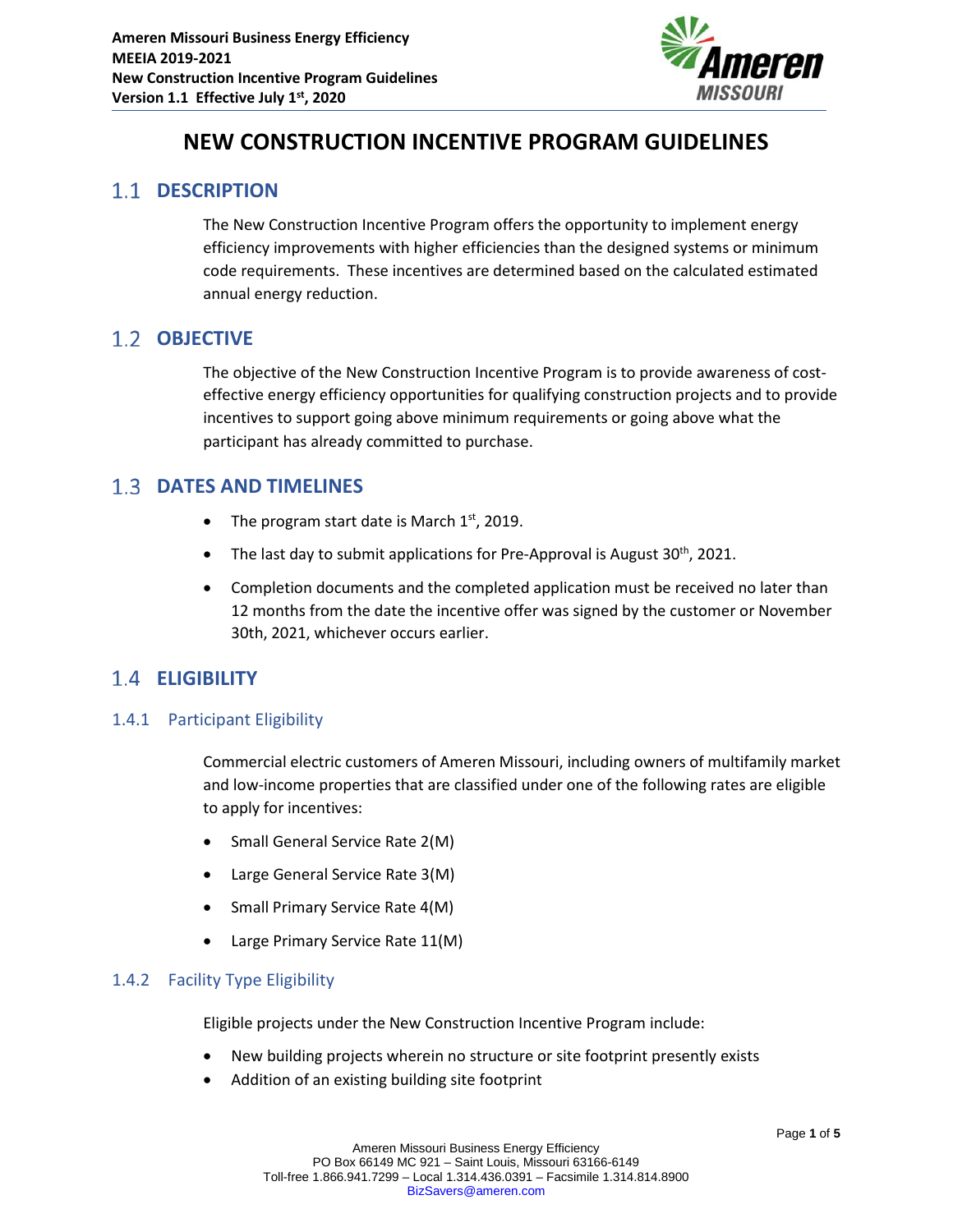

- A gut rehab for a change of purpose to an existing building requiring replacement of all electrical systems/equipment
- "Warm Shell" projects, where the building envelope, central mechanical system, and core lighting systems are included in the design but future build-out work or tenant improvements are permitted separately

### 1.4.3 Payee Eligibility

Eligible Ameren Missouri customers may elect to receive incentive payments for qualifying measures through one of the following methods:

- By check to the Ameren Missouri customer associated with the project
- As a bill credit toward the Ameren Missouri company account where qualifying measures were installed
- By authorizing a check to be made payable to an approved  $3<sup>rd</sup>$  party

#### 1.4.4 Equipment eligibility

Upon initial project submittal an approved baseline will be established by identifying the highest baseline from the following:

- **IECC 2009**
- Local code
- Equipment that the participant has committed to purchase

Requirements for eligible measures:

- The installed equipment must achieve a level of energy savings (kWh).
- The installed equipment must pass the cost benefit test within the application.
- The pre-incentive simple payback of installed measures must be greater than 18 months.

Examples of Ineligible Measures:

- Installed equipment, such as high-efficiency space heating, that culminates in little or no reduction in Ameren Missouri's peak coincident demand is not eligible for incentives.
- Installed equipment that has an effective useful life (based on industry averages) of less than 10 years may not be eligible for incentives. Examples include but are not limited to PC Power Management and strip curtains.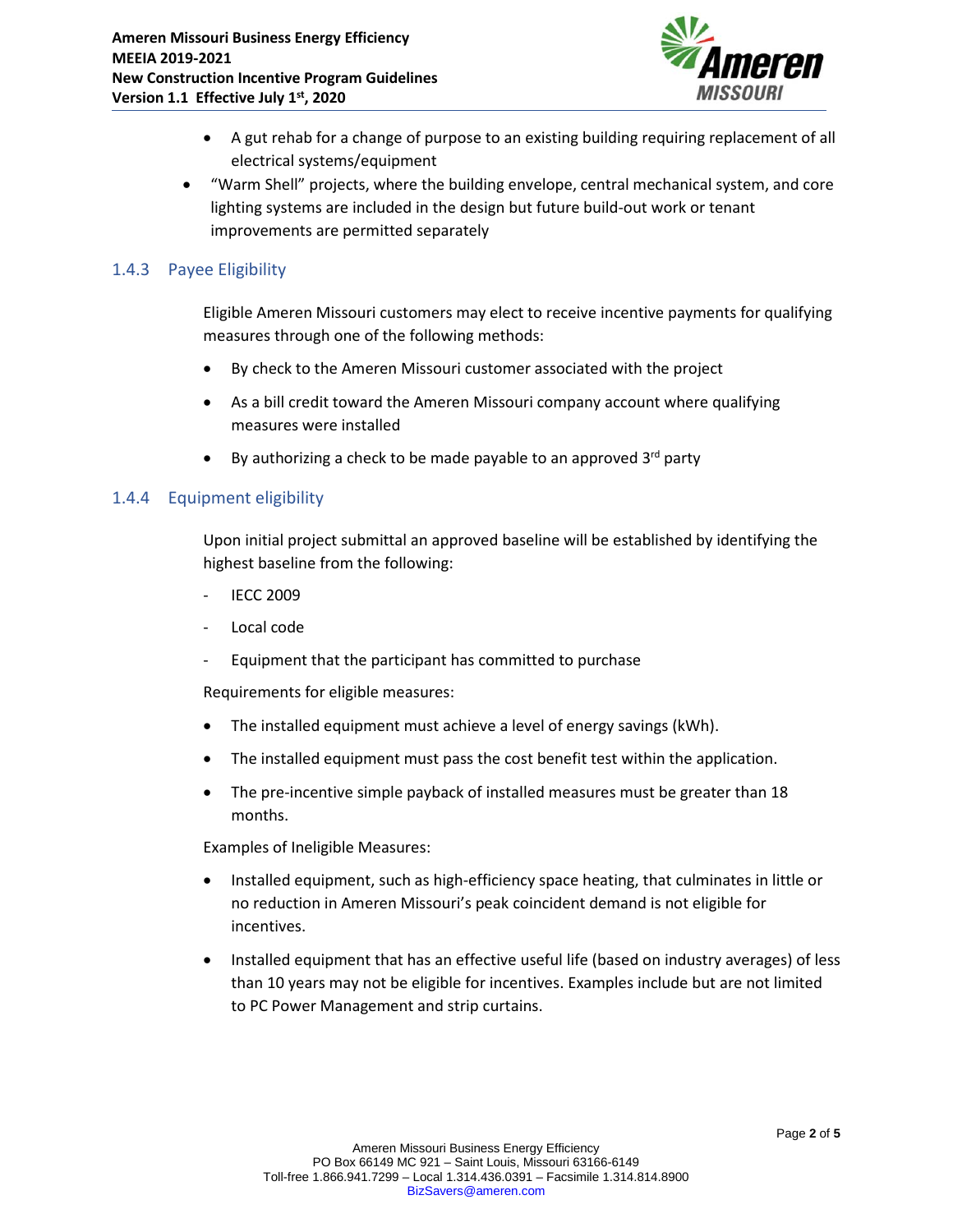

### 1.4.5 Project eligibility

- New Construction Incentive Program applications will be approved based on fulfillment of eligibility requirements, technical review and approval, passed inspections, and compliance with program terms and conditions.
- Project measures must demonstrate reliable and cost-effective energy savings potential in the proposed use and site.
- Equipment may not be purchased or installed prior to the customer signing and returning the Pre-Approval incentive offer.
- Equipment must be installed prior to submitting completion paperwork.

## 1.5 **PROCESS**

### 1.5.1 Establishing Project Baseline

1. The first step will be to submit a New Construction application to include preliminary project and customer information.

> *Note: The New Construction project baseline will be established based on equipment that that participant has committed to purchase or local code, whichever is higher at the time the initial application is submitted.*

- 2. After receiving the application the BizSavers Team will review and coordinate with the customer to determine the project baseline and identify potential opportunities.
- 3. The BizSavers Team will submit the application back to the customer with associated documentation that identifies the eligible baseline for the project.

### 1.5.2 Installation and Completion

- **1.** Upon complete installation of the offered measures, project application must be updated to accurately represent installed equipment prior to submittal
- 2. Submit the final project application and required completion documentation (outlined in the application) to the BizSavers Team at BizSavers*[@ameren.com](mailto:BIZefficiency@ameren.com)*.

*Note: All projects are subject to inspection after submittal of the completion paperwork and completed application. Projects with incentives greater than or equal to \$15,000 will require a post-installation inspection.*

3. Once the BizSavers Team receives your completed application they will perform a technical review and approvals prior to your incentive being distributed.

> *Note: The* BizSavers *Team may identify additional questions or documentation requirements during technical review.*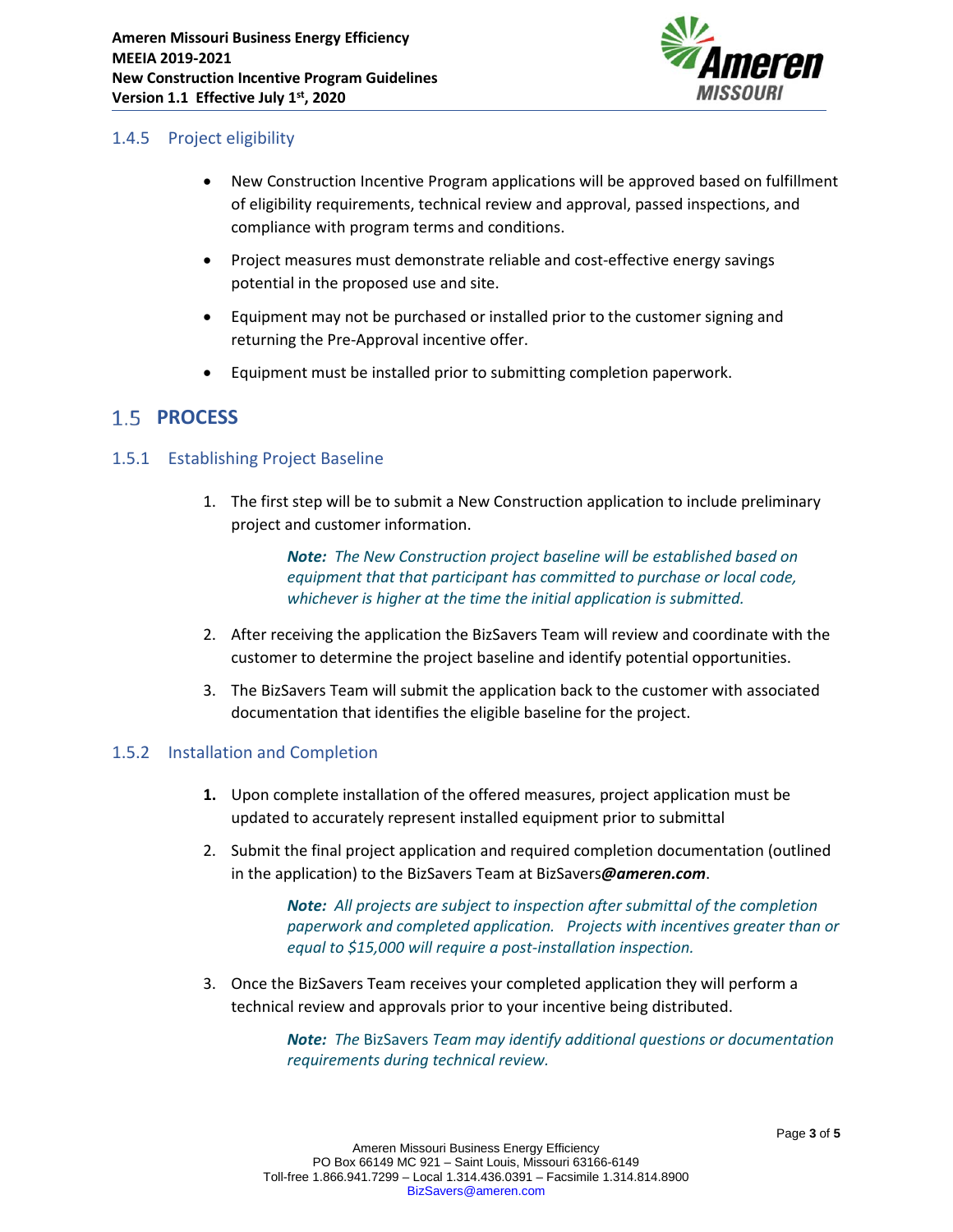

# **1.6 INCENTIVES**

New Construction Incentives are based on the estimated energy savings after completion and verification of the project. There are 3 methods for receiving an incentive in the New Construction Incentive Program. New Construction Incentive amounts are subject to change and are capped at 50% of costs associated with implemented measures.

*Note: Ameren Missouri customers identified as eligible for the New Construction Incentive Program are not eligible for the Standard Incentive Program.*

### 1.6.1 Lighting Power Density (Interior Lighting Incentives)

Incentives are available for lighting systems where the installed interior lighting power density (watt per square foot) is lower than the approved baseline lighting power density (LPD) by at least 10%.

### *Note: Applicable lighting power density will be identified during the initial project application process.*

LPD incentives will be calculated at \$0.40 per watt below the baseline wattage (identified in the approved baseline) multiplied by the square footage associated with the lighted space.

### 1.6.2 Custom Incentive Rates

Custom incentive rates (\$/kWh) are available for specific equipment or systems other than installed interior lighting. For Custom Incentive Program eligibility please refer to AmerenMissouri.com/BizSavers.

*Note: All Custom incentives associated with a New Construction project will be considered incremental.*

### 1.6.3 Whole Building Performance

This incentive type provides design incentives to fund a Whole Building Energy Model. This energy model must satisfy the requirements outlined in the New Construction Incentive Program Handbook.

The Whole Building Performance Incentive cap is \$50,000 per site, per program year. The below incentive range is based on the level of energy efficiency designed and installed.

| <b>Energy Savings (kWh) % Above</b><br><b>Baseline</b> | <b>Whole Building Performance Incentive Rate</b> |
|--------------------------------------------------------|--------------------------------------------------|
| Less than 20% energy savings                           | \$0.02/kWh                                       |
| 20% - 29% energy savings                               | \$0.03/kWh                                       |
| $\geq$ 30% energy savings                              | \$0.04/kWh                                       |